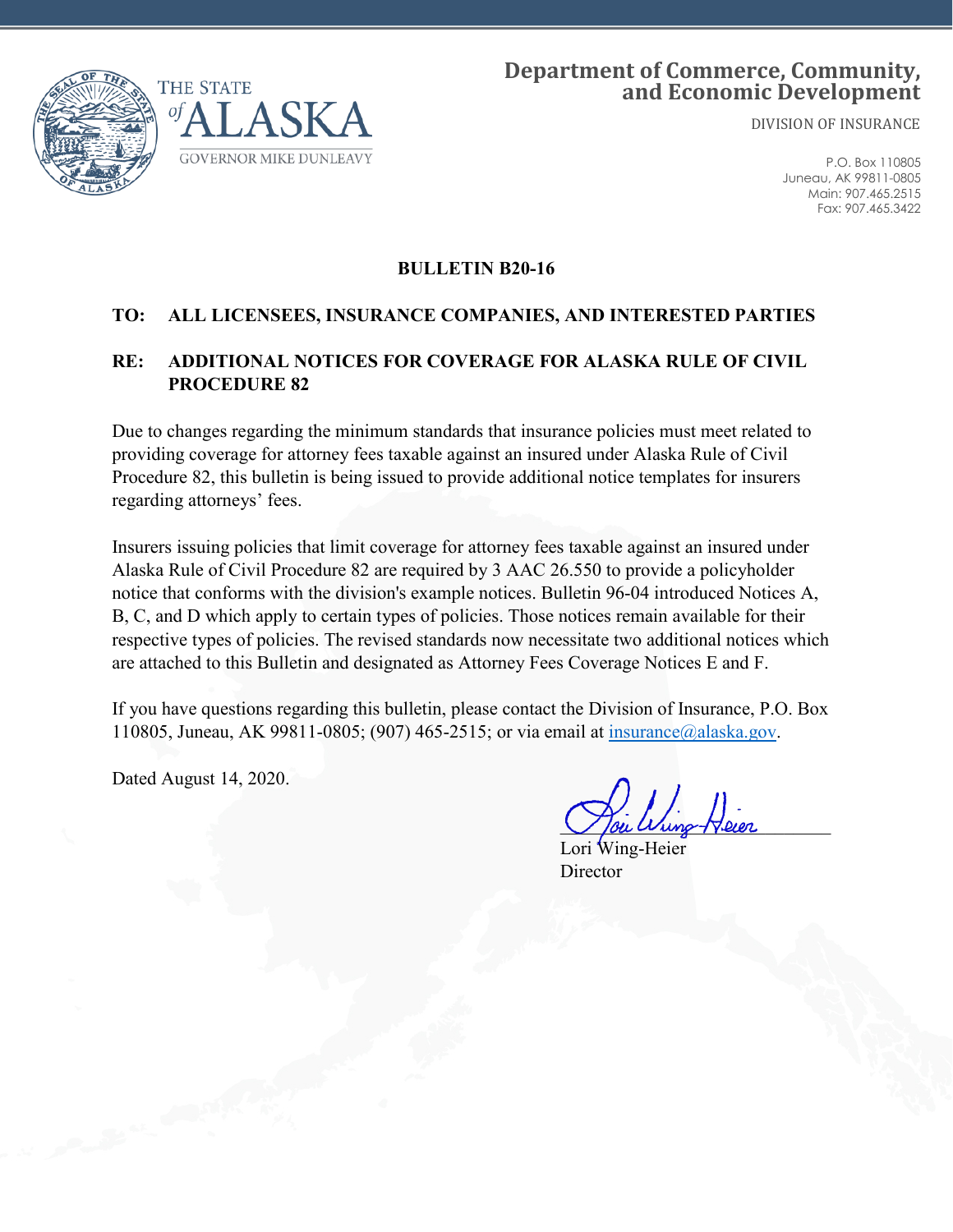# **ALASKA DEPARTMENT OF COMMERCE AND ECONOMIC DEVELOPMENT DIVISION OF INSURANCE ATTORNEY FEES COVERAGE NOTICE E**

#### **THIS POLICY LIMITS COVERAGE FOR ATTORNEY FEES UNDER ALASKA RULE OF CIVIL PROCEDURE 82**

In any suit in Alaska in which we have neither a right nor a duty to provide a defense but we have agreed to indemnify an insured for the costs of defense in addition to the limits of liability, our obligation under the applicable coverage to pay attorneys' fees taxable as costs against the insured is limited as follows:

Alaska Rule of Civil Procedure 82 provides that if you are held liable, some or all of the attorney fees of the person making a claim against you must be paid by you. The amount that must be paid by you is determined by Alaska Rule of Civil Procedure 82. We provide coverage for attorney fees for which you are liable under Alaska Rule of Civil Procedure 82 subject to the following limitation:

# **We will not pay that portion of any attorney's fees that is in excess of fees calculated by applying the schedule for contested cases in Alaska Rule of Civil Procedure 82(b)(1) to the limit of liability of the applicable coverage.**

*This limitation means the potential costs that may be awarded against you as attorney fees may not be covered in full. You will have to pay any attorney fees not covered directly.*

For example, the attorney fees provided by the schedule for contested cases in Alaska Rule of Civil Procedure 82(b)(l) are:

20% of the first \$25,000 of a judgment; 10% of the amounts over \$25,000 of a judgment.

Therefore, if a court awards a judgment against you in the amount of \$125,000, in addition to that amount you would be liable under Alaska Rule of Civil Procedure 82(b)(1) for attorney fees of \$15,000, calculated as follows:

|                    | 20% of \$25,000<br>10\% of \$100,000 |                            | \$5,000<br>\$10,000 |
|--------------------|--------------------------------------|----------------------------|---------------------|
| <b>Total Award</b> | \$125,000                            | <b>Total Attorney Fees</b> | \$15,000            |

If the limit of liability of the applicable coverage is \$100,000, we would pay \$100,000 of the \$125,000 award, and we would also indemnify you for your costs of defense plus \$12,500 for Alaska Rule of Civil Procedure 82(b)(l) attorney fees, calculated as follows: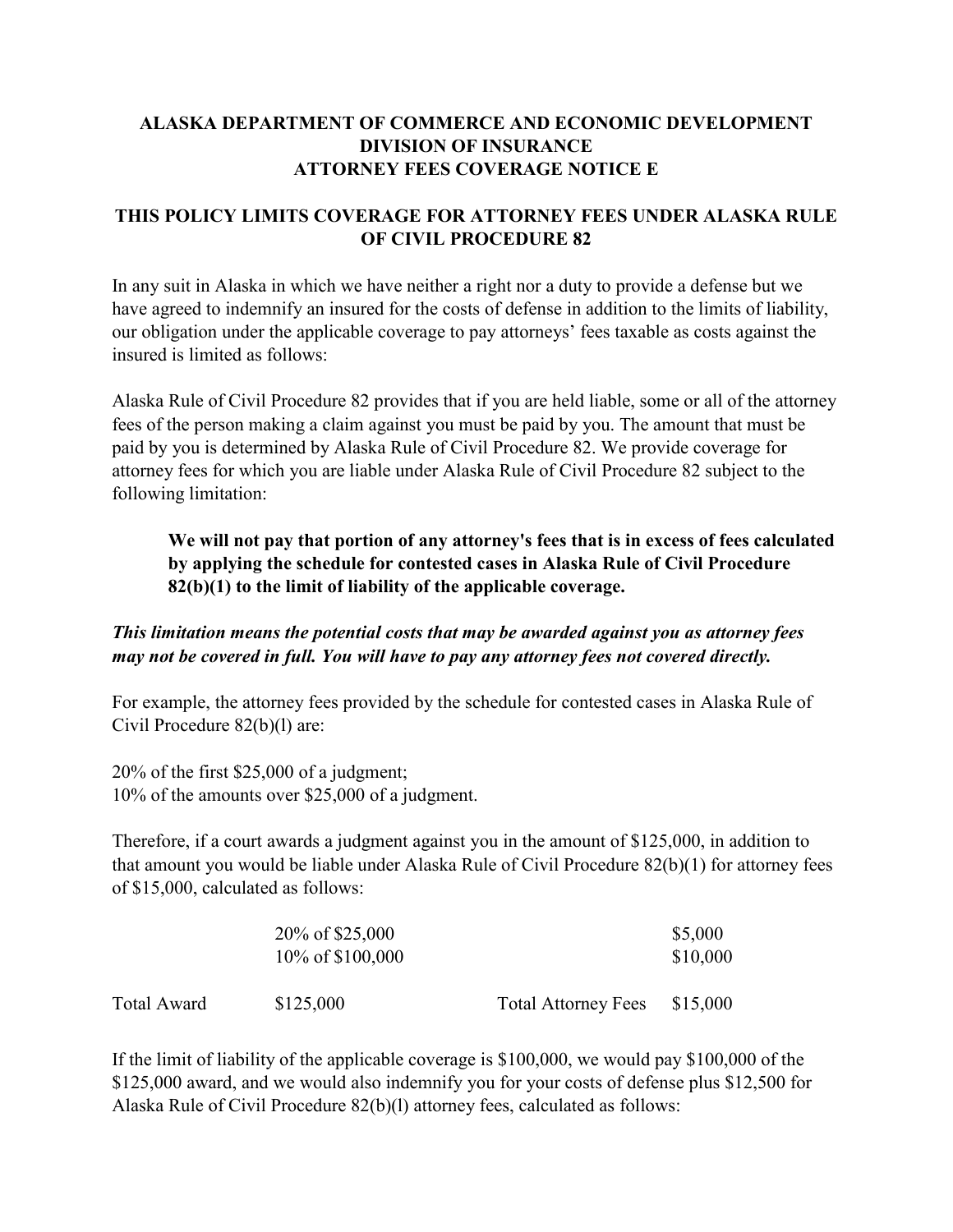| 20% of \$25,000  | \$5,000 |
|------------------|---------|
| 10\% of \$75,000 | \$7,500 |

Total Limit of Liability: \$100,000 Total Attorney Fees Covered: \$12,500

You would be liable to pay, directly and without our assistance, the remaining \$25,000 in liability plus the remaining \$2,500 for attorney fees under Alaska Rule of Civil Procedure 82 not covered by this policy.